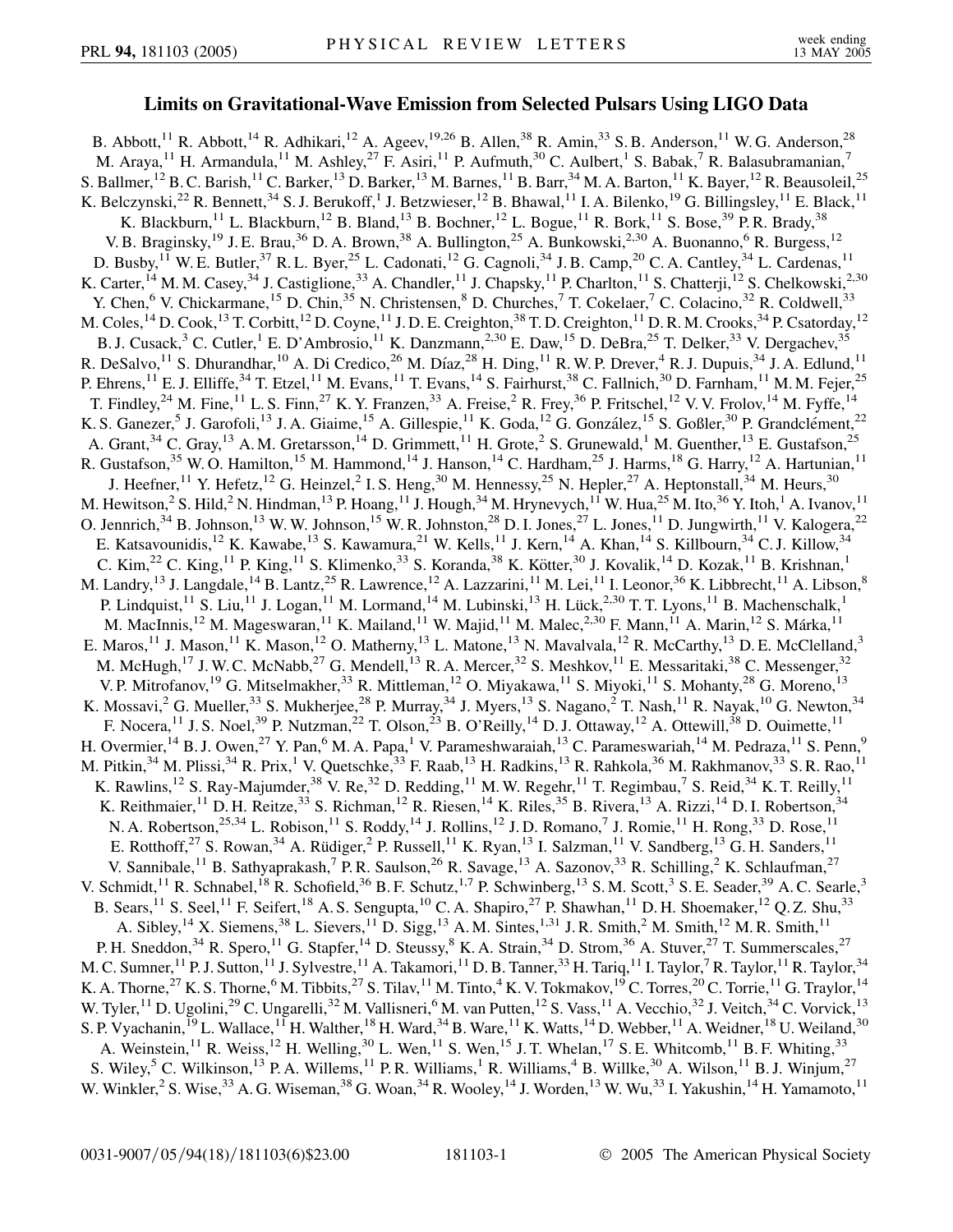S. Yoshida,  $^{24}$  K. D. Zaleski,  $^{27}$  M. Zanolin,  $^{12}$  I. Zawischa,  $^{30}$  L. Zhang,  $^{11}$  R. Zhu,  $^{1}$  N. Zotov,  $^{16}$  M. Zucker,  $^{14}$  and J. Zweizig<sup>11</sup>

(LIGO Scientific Collaboration)\*

<sup>1</sup> Albert-Einstein-Institut, Max-Planck-Institut für Gravitationsphysik, D-14476 Golm, Germany<br><sup>2</sup> Albert Einstein Institut, Max-Planck-Institut für Gravitationsphysik, D-30167 Hannover, Germa <sup>2</sup> Albert-Einstein-Institut, Max-Planck-Institut für Gravitationsphysik, D-30167 Hannover, Germany *Australian National University, Canberra, 0200, Australia* <sup>4</sup> *California Institute of Technology, Pasadena, California 91125, USA* <sup>5</sup> *California State University Dominguez Hills, Carson, California 90747, USA* <sup>6</sup> *Caltech-CaRT, Pasadena, California 91125, USA* <sup>7</sup> *Cardiff University, Cardiff, CF2 3YB, United Kingdom* 8 *Carleton College, Northfield, Minnesota 55057, USA* <sup>9</sup> <sup>9</sup>Hobart and William Smith Colleges, Geneva, New York 14456, USA<br><sup>10</sup>Inter-University Centre for Astronomy and Astrophysics, Pune-411007, India<sup>11</sup>LIGO-California Institute of Technology, Pasadena, California 91125, USA <sup>12</sup>LIGO-Massachusetts Institute of Technology, Cambridge, Massachusetts 02139, USA<br><sup>13</sup>LIGO Hanford Observatory, Richland, Washington 99352, USA<br><sup>14</sup>LIGO Livingston Observatory, Livingston, Louisiana 70754, USA <sup>15</sup>*Louisiana State University, Baton Rouge, Louisiana 70803, USA* <sup>16</sup>*Louisiana Tech. University, Ruston, Louisiana 71272, USA* <sup>18</sup>Max Planck Institut für Quantenoptik, D-85748, Garching, Germany<br><sup>19</sup>Moscow State University, Moscow, 119992, Russia<br><sup>20</sup>NASA/Goddard Space Flight Center, Greenbelt, Maryland 20771, USA <sup>21</sup>*National Astronomical Observatory of Japan, Tokyo 181-8588, Japan* <sup>22</sup>*Northwestern University, Evanston, Illinois 60208, USA* <sup>24</sup>Southeastern Louisiana University, Hammond, Louisiana 70402, USA<br><sup>25</sup>Stanford University, Stanford, California 94305, USA<br><sup>26</sup>Syracuse University, Syracuse, New York 13244, USA<br><sup>27</sup>The Pennsylvania State University, U <sup>32</sup>*University of Birmingham, Birmingham, B15 2TT, United Kingdom* <sup>33</sup>*University of Florida, Gainesville, Florida 32611, USA* <sup>34</sup>*University of Glasgow, Glasgow, G12 8QQ, United Kingdom* <sup>35</sup>*University of Michigan, Ann Arbor, Michigan 48109, USA*  $^{37}$ University of Rochester, Rochester, New York 14627, USA<br> $^{38}$ University of Wisconsin-Milwaukee, Milwaukee, Wisconsin 53201, USA<br> $^{39}$ Washington State University, Pullman, Washington 99164, USA

M. Kramer and A. G. Lyne

*University of Manchester, Jodrell Bank Observatory, Macclesfield, Cheshire, SK11 9DL, United Kingdom* (Received 29 October 2004; published 12 May 2005)

We place direct upper limits on the amplitude of gravitational waves from 28 isolated radio pulsars by a coherent multidetector analysis of the data collected during the second science run of the LIGO interferometric detectors. These are the first *direct* upper limits for 26 of the 28 pulsars. We use coordinated radio observations for the first time to build radio-guided phase templates for the expected gravitational-wave signals. The unprecedented sensitivity of the detectors allows us to set strain upper limits as low as a few times  $10^{-24}$ . These strain limits translate into limits on the equatorial ellipticities of the pulsars, which are smaller than  $10^{-5}$  for the four closest pulsars.

DOI: 10.1103/PhysRevLett.94.181103 PACS numbers: 04.80.Nn, 07.05.Kf, 95.55.Ym, 97.60.Gb

A worldwide effort is underway to detect gravitational waves (GWs) and thus test a fundamental prediction of

general relativity. In preparation for long-term operations, the Laser Interferometric Gravitational Wave Observatory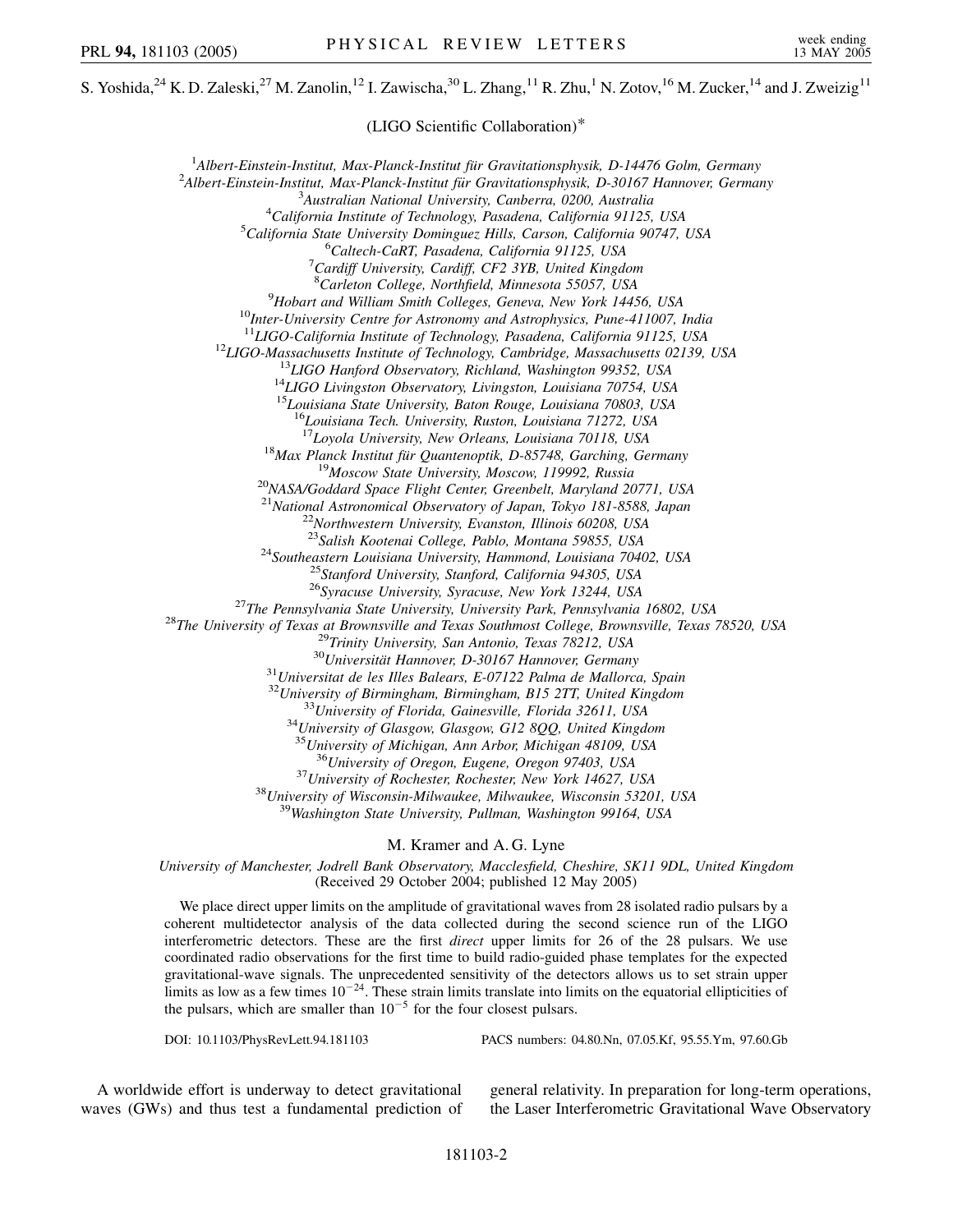(LIGO) and GEO experiments conducted their first science run (S1) during 17 days in 2002. The detectors and the pulsar analysis of the S1 data are described in [1,2], respectively. LIGO's second science run (S2) was carried out from 14 February to 14 April 2003, with dramatically improved sensitivity compared to S1. During S2 the GEO detector was not operating.

A spinning neutron star is expected to emit GWs if it is not perfectly symmetric about its rotation axis. The strain amplitude  $h_0$  of the emitted signal is proportional to the star's deformation as measured by its ellipticity  $\epsilon$  [3]. Using data from S2, this Letter reports *direct* observational limits on the GW emission and corresponding ellipticities from the 28 most rapidly rotating isolated pulsars for which radio data are complete enough to guide the phase of our filters with sufficient precision. These are the first such limits for 26 of the pulsars.

The limits reported here are still well above the indirect limits inferred from observed pulsar spin-down, where available (Fig. 1). However, fourteen of our pulsars are in globular clusters, where local gravitational accelerations produce Doppler effects that mask the intrinsic pulsar spindown, sometimes even producing apparent spin-up. For these pulsars our observations therefore place the first limits that are inherently independent of cluster dynamics, albeit at levels well above what one would expect if all globular cluster pulsars are similar to field pulsars.

Our most stringent ellipticity upper limit is  $4.5 \times 10^{-6}$ . While still above the maximum expected from conventional models of nuclear matter, distortions of this size would be permitted within at least one exotic theory of neutron star structure [4].

*Detectors.—*Each of LIGO's three detectors is a powerrecycled Michelson interferometer with Fabry-Perot cavities in the long arms [1]. Two detectors, the 4 km arm H1 and the 2 km arm H2 detectors, are collocated in Hanford, WA. The 4 km arm L1 detector is situated in Livingston Parish, LA. Improvements in noise performance between S1 and S2 were approximately an order of magnitude over a broad frequency range. Modifications that were made between S1 and S2 to aid in noise reduction and improve stability include (i) increased laser power to reduce high-frequency noise, (ii) better angular control of the mirrors of the interferometer, and (iii) the use of lower noise digital test mass suspension controllers in all detectors.

During S2, the LIGO detectors' noise performance in the band 40–2000 Hz was better than any previous interferometer. The best strain sensitivity, achieved by L1, was  $\sim$ 3 × 10<sup>-22</sup> Hz<sup>-1/2</sup> near 200 Hz, translating via Eq. (2.2) of [2] to a detectable amplitude for a continuous signal of about  $3 \times 10^{-24}$ , as shown in Fig. 1. The relative timing stability between the interferometers was also significantly improved. Monitored with GPS-synchronized clocks to be better than 10  $\mu$ s over S2, it allowed the coherent combination of the strain data of all three detectors to form joint upper limits.

*Analysis method.—*In [2] a search for gravitational waves from the millisecond pulsar  $J1939 + 2134$  using S1 data was presented. In that work, two different data analysis methods were used, one in the time domain and the other in the frequency domain. Here we extend the former method [2,5] and apply it to 28 isolated pulsars.

Following [2] we model the sources as nonprecessing triaxial neutron stars showing the same rotational phase evolution as is present in the radio signal and perform a complex heterodyne of the strain data from each detector at the instantaneous frequency of the expected gravitationalwave signal, which is twice the observed radio rotation frequency. These data are then down-sampled to  $1/60$  Hz and are referred to as  $B_k$ . Any gravitational signal in the data would show a residual time evolution reflecting the antenna pattern of the detector, varying over the day as the source moved through the pattern, but with a functional form that depended on several other source-observer parameters: the antenna responses to plus and cross polarizations, the amplitude of the gravitational wave  $h_0$ , the angle between the line of sight to the pulsar and its spin axis  $\iota$ , the polarization angle of the gravitational radiation  $\psi$  (all defined in [3]), and the phase  $\phi_0$  of the gravitationalwave signal at some fiducial time  $t_0$ . Let  $\boldsymbol{a}$  be a vector in parameter space with components  $(h_0, \iota, \psi, \phi_0)$ .

The analysis proceeds by determining the posterior probability distribution function (PDF) of *a* given the data  $B_k$  and the signal model:

$$
p(\boldsymbol{a}|\{B_k\}) \propto p(\boldsymbol{a})p(\{B_k\}|\boldsymbol{a}), \qquad (1)
$$

where  $p({B_k}|a)$  is the likelihood and  $p(a)$  the prior PDF we assign to the model parameters. We have used a uniform prior for cost,  $\phi_0$ ,  $\psi$ , and  $h_0$  ( $h_0 > 0$ ), in common with [2]. A uniform prior for  $h_0$  has been chosen for its simplicity and for the easy comparison of our results to other observations. This prior favors high values of  $h_0$ (which comprise the majority of the parameter space) and therefore generates a somewhat conservative upper limit for its value. Indeed, the reader might prefer to regard our resulting posterior PDFs for  $h_0$  as marginalized likelihoods rather than probabilities for  $h_0$ —these are functionally identical using our priors.

As in [2] we use a Gaussian joint likelihood for  $p({B_k}|a)$ . In [2] the S1 noise floor was estimated over a 60 s period from a 4 Hz band about the expected signal frequency. This gave a reliable point estimate for the noise level but was sensitive to spectral contamination within the band, as demonstrated in the analysis of the GEO S1 data. In this Letter we exploit the improved stationarity of the instruments that make it reasonable to assume the noise floor is constant over periods of 30 min [5]. In addition, we restrict the bandwidth to  $1/60$  Hz, which makes it possible to search for signals from pulsars at frequencies close to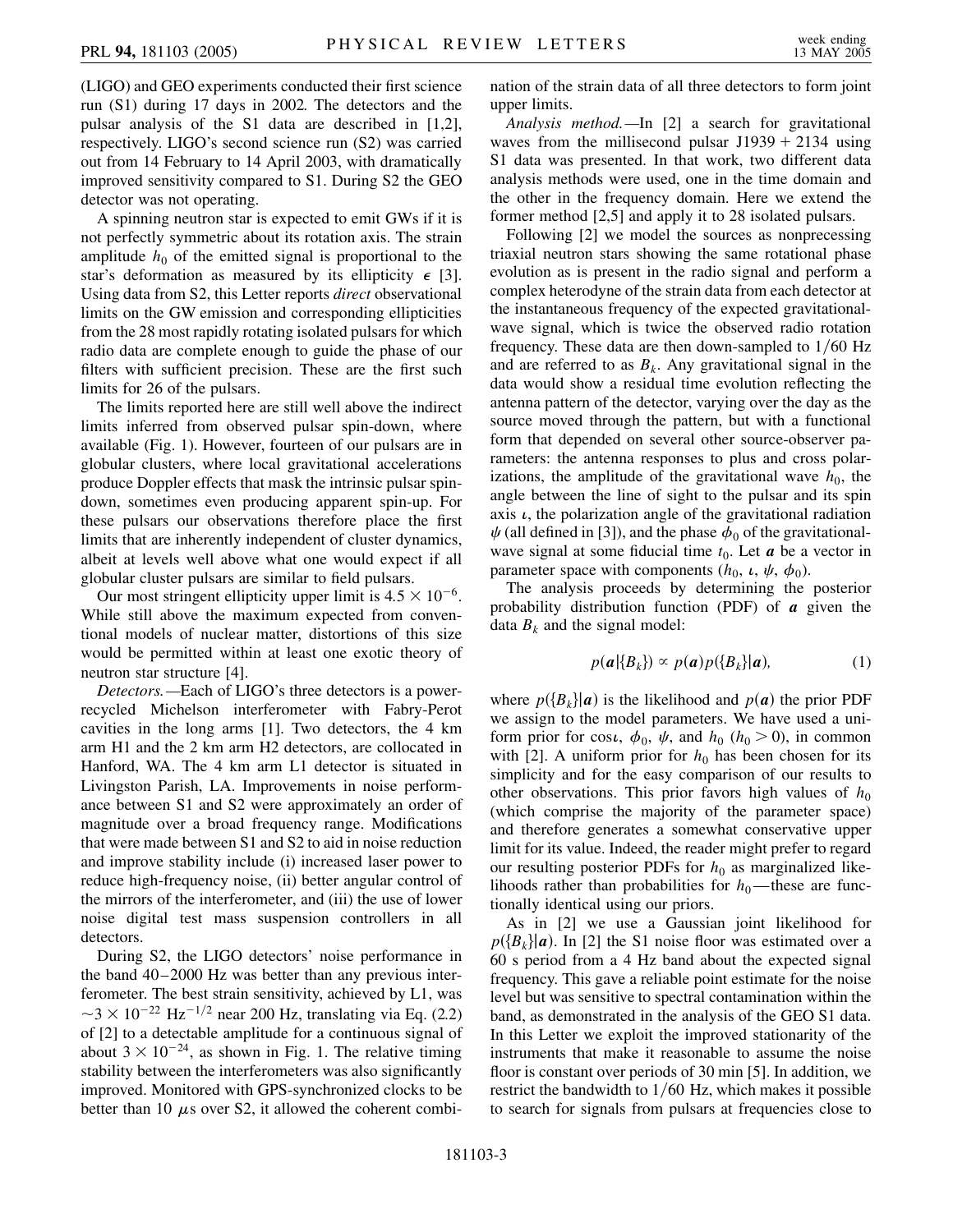strong spectral disturbances. However, the noise level now determined is less certain as the estimate relies on fewer data. We take account of this increased uncertainty by explicitly marginalizing with a Jeffreys prior over the constant but unknown noise level for each 30 min period of data [6]. The likelihood for this analysis is then the combined likelihood for all the 30 min stretches of data, labeled by *j* in Eq. (2), taken as independent:

$$
p({B_k}|a) \propto \prod_j \left(\sum_{k=k_{1(j)}}^{k_{2(j)}} |B_k - y_k|^2\right)^{-m},\tag{2}
$$

where  $y_k$  is the signal model given by Eq. (4.10) in [2] and  $m = k_{2(i)} - k_{1(i)} + 1 = 30$  is the number of  $B_k$  data points in a 30 min segment.

In principle the period over which the data are assumed stationary need not be fixed, and can be adjusted dynamically to reflect instrumental performance over the run. We have limited our analysis to continuous 30 min stretches of data, which included more than 88% of the S2 science data set. Inclusion of shorter data sections would at best have resulted in a  $\sim 6\%$  improvement on the strain upper limits reported here.

*Validation by hardware injections.—*The software was validated by checking its performance on fake pulsar signals injected in artificial and real detector noise, both in software [2] and in hardware. In particular, two artificial



FIG. 1 (color). Upper curves:  $h_0$  amplitudes detectable from a known generic source with a 1% false alarm rate and 10% false dismissal rate, as given by Eq. (2.2) in [2] for single detector analyses and for a joint detector analysis. All the curves use typical S2 sensitivities and observation times. Lower curve: LIGO design sensitivity for 1 yr of data. Stars: upper limits found in this Letter for 28 known pulsars. Circles: spin-down upper limits for the pulsars with negative frequency derivative values if *all* the measured rotational energy loss were due to gravitational waves and assuming a moment of inertia of  $10^{45}$  g cm<sup>2</sup>.

signals (P1, P2) were added digitally to the interferometer length sensing and control systems (responsible for maintaining a given interferometer on resonance), resulting in a differential length dither in the optical cavities of the detector. These injections were designed to give an endto-end validation of the search pipeline starting from as far up the observing chain as possible.

The pulsar signals were injected for 12 h at frequencies of 1279.123 Hz (P1) and 1288.901 Hz (P2) with frequency derivatives of zero and  $-10^{-8}$  Hz s<sup>-1</sup>, respectively, and strain amplitudes of  $2 \times 10^{-21}$ . In the case of the 4 km instruments, the displacement induced by this strain was up to  $4000 \text{ m} \times 2 \times 10^{-21} = 8 \times 10^{-18} \text{ m}$ . These give signal-to-noise ratios [as defined by Eq. (79) of [3] ] of 26 and 40 for P1 in H1 and L1, respectively, and of 38 and 34 for P2. The signals were modulated and Doppler shifted to simulate sources at fixed positions on the sky with  $\psi =$  $0, \cos \iota = 0$ , and  $\phi_0 = 0$ . To illustrate, posterior PDFs for the recovered P1 signal are shown in Fig. 2. The results derived from the different detectors are in broad statistical agreement, confirming that the relative calibrations are consistent and that the assessments of uncertainty (expressed in the posterior widths) are reasonable. Results for P2 were very similar to these.

The phase stability of the detectors in S2 allowed us to implement a *joint* coherent analysis based on data from all three participating instruments. This technique was noted in [2], but could not be performed on the S1 data because of timing uncertainties that existed when those observations



FIG. 2 (color). Marginalized PDFs for the parameters of the artificial pulsar P1. The vertical dotted lines show the values used to generate the signal, the colored lines show the results from the individual detectors (H1 green, H2 blue, L1 red), and the black lines show the joint result from combining coherently data from all three.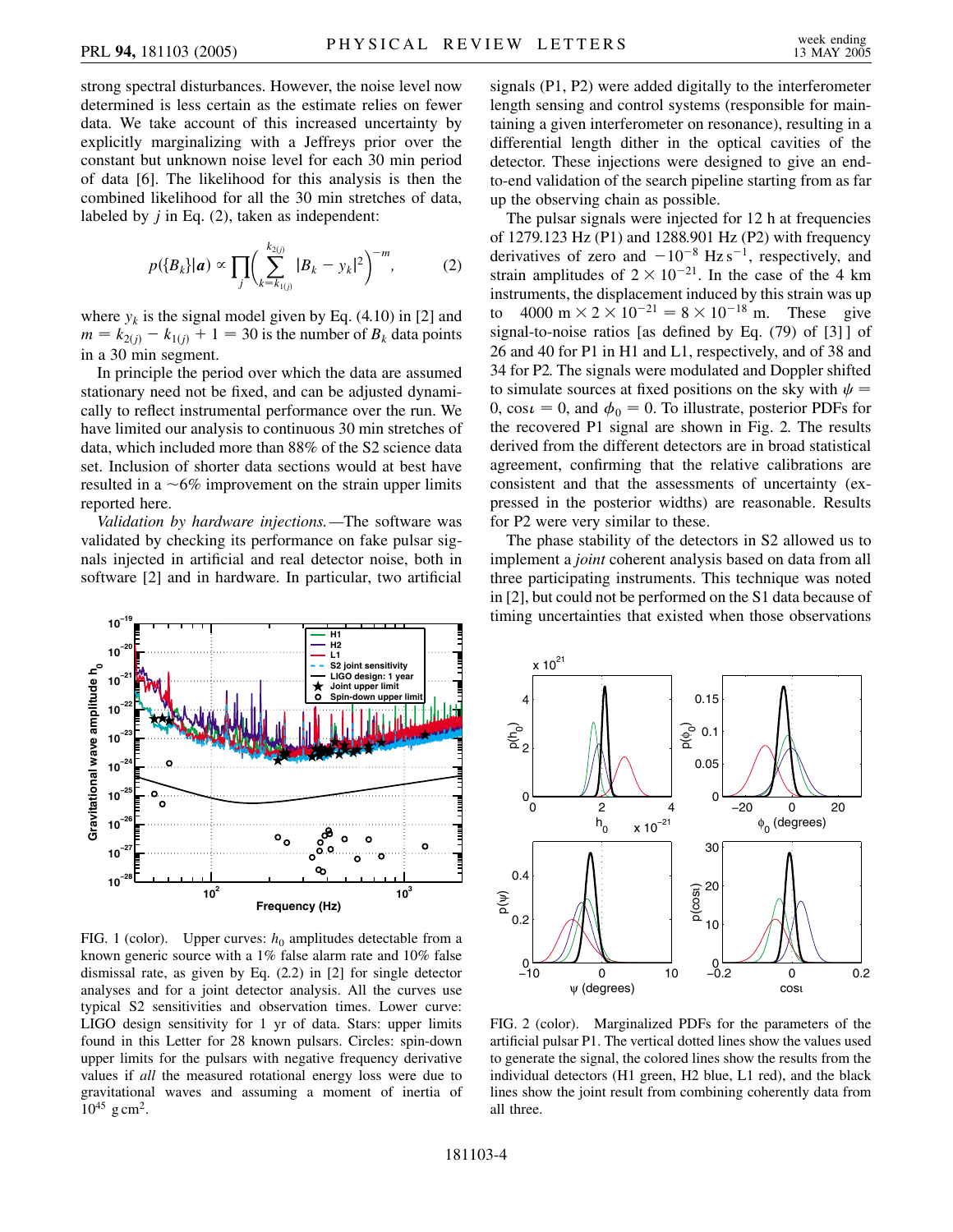TABLE I. The 28 pulsars targeted in the S2 run, with approximate spin parameters. The right-hand two columns show the 95% upper limit on *h*<sup>0</sup> and ellipticity. These upper limits do *not* include the uncertainties due to calibration and to pulsar timing accuracy, which are discussed in the text, nor uncertainties in the pulsar's distance, *r*.

|                  | Spin   | Spin-down                       | $h_0^{95\%}$ | $\epsilon$ |
|------------------|--------|---------------------------------|--------------|------------|
| Pulsar           | f(Hz)  | $\dot{f}$ (Hz s <sup>-1</sup> ) | $/10^{-24}$  | $/10^{-5}$ |
| $B0021 - 72C^*$  | 173.71 | $+1.50 \times 10^{-15}$         | 4.3          | 16         |
| $B0021 - 72D^*$  | 186.65 | $+1.19 \times 10^{-16}$         | 4.1          | 14         |
| $B0021 - 72F^*$  | 381.16 | $-9.37 \times 10^{-15}$         | 7.2          | 5.7        |
| $B0021 - 72G^*$  | 247.50 | $+2.58 \times 10^{-15}$         | 4.1          | 7.5        |
| $B0021 - 72L^*$  | 230.09 | $+6.46 \times 10^{-15}$         | 2.9          | 6.1        |
| $B0021 - 72M^*$  | 271.99 | $+2.84 \times 10^{-15}$         | 3.3          | 5.0        |
| $B0021 - 72N^*$  | 327.44 | $+2.34 \times 10^{-15}$         | 4.0          | 4.3        |
| $J0030 + 0451$   | 205.53 | $-4.20 \times 10^{-16}$         | 3.8          | 0.48       |
| $B0531 + 21^*$   | 29.81  | $-3.74 \times 10^{-10}$         | 41           | 2100       |
| $J0711 - 6830$   | 182.12 | $-4.94 \times 10^{-16}$         | 2.4          | 1.8        |
| $J1024 - 0719*$  | 193.72 | $-6.95 \times 10^{-16}$         | 3.9          | 0.86       |
| $B1516 + 02A$    | 180.06 | $-1.34 \times 10^{-15}$         | 3.6          | 21         |
| $J1629 - 6902$   | 166.65 | $-2.78 \times 10^{-16}$         | 2.3          | 2.7        |
| $J1721 - 2457$   | 285.99 | $-4.80 \times 10^{-16}$         | 4.0          | 1.8        |
| $J1730 - 2304*$  | 123.11 | $-3.06 \times 10^{-16}$         | 3.1          | 2.5        |
| $J1744 - 1134^*$ | 245.43 | $-5.40 \times 10^{-16}$         | 5.9          | 0.83       |
| $J1748 - 2446C$  | 118.54 | $+8.52 \times 10^{-15}$         | 3.1          | 24         |
| $B1820 - 30A^*$  | 183.82 | $-1.14 \times 10^{-13}$         | 4.2          | 24         |
| $B1821 - 24^*$   | 327.41 | $-1.74 \times 10^{-13}$         | 5.6          | 7.1        |
| $J1910 - 5959B$  | 119.65 | $+1.14 \times 10^{-14}$         | 2.4          | 8.5        |
| $J1910 - 5959C$  | 189.49 | $-7.90 \times 10^{-17}$         | 3.3          | 4.7        |
| $J1910 - 5959D$  | 110.68 | $-1.18 \times 10^{-14}$         | 1.7          | 7.2        |
| $J1910 - 5959E$  | 218.73 | $+2.09 \times 10^{-14}$         | 7.5          | 7.9        |
| $J1913 + 1011*$  | 27.85  | $-2.61 \times 10^{-12}$         | 51           | 6900       |
| $J1939 + 2134^*$ | 641.93 | $-4.33 \times 10^{-14}$         | 13           | 2.7        |
| $B1951 + 32^*$   | 25.30  | $-3.74 \times 10^{-12}$         | 48           | 4400       |
| $J2124 - 3358^*$ | 202.79 | $-8.45 \times 10^{-16}$         | 3.1          | 0.45       |
| $J2322 + 2057^*$ | 207.97 | $-4.20 \times 10^{-16}$         | 4.1          | 1.8        |

were performed. The black lines in Fig. 2 show marginalizations of the joint posterior from H1, H2, and L1, i.e.,

$$
p(\mathbf{a}|H1, H2, L1) \propto p(\mathbf{a})p(H1|\mathbf{a})p(H2|\mathbf{a})p(L1|\mathbf{a}).
$$
 (3)

For three detectors of similar sensitivities and operational times, these coherent results would be approximately  $\sqrt{3}$ times tighter than the individual results. The posteriors for  $\phi_0$  clearly highlight the relative coherence between the instruments and verify that joint methods can be used to set upper limits on our target pulsars.

*Results.—*We selected 28 targets from the ATNF pulsar catalogue [7]. For 18 of these, we obtained updated timing solutions from regular timing observations made at the Jodrell Bank Observatory using the Lovell and the Parkes telescopes, adjusted for a reference epoch centered on the epoch of the S2 run (starred pulsars in Table I). Details of the techniques that were used to do this can be found in [8]. We also checked that none of these pulsars exhibited a glitch during this period.

The list includes globular cluster pulsars (including isolated pulsars in 47 Tuc and NGC6752), the S1 target millisecond pulsar  $(J1939 + 2134)$ , and the Crab pulsar  $(B0531 + 21)$ . Although Table I shows only approximate pulsar frequencies and frequency derivatives, further phase corrections were made for pulsars with measured second derivatives of frequency. Timing solutions for the Crab were taken from the Jodrell Bank online ephemeris [9], and adjustments were made to its phase over the period of S<sub>2</sub> using the method of [10].

The analysis used 910 h of data from H1, 691 h from H2, and 342 h from L1. There was no evidence of strong spectral contamination in any of the bands investigated, such as might be caused by an instrumental feature or a potentially detectable pulsar signal. A strong gravitational signal would generate a parameter PDF prominently peaked off zero with respect to its width, as for the hardware injections. Such a PDF would trigger a more detailed investigation of the pulsar in question. No such triggers occurred in the analysis of these data, and we therefore present upper limits.

The upper limits are presented as the value of  $h_0$  bounding 95% of the cumulative probability of the marginalized strain PDF from  $h_0 = 0$ . The joint upper limit  $h_0^{95\%}$  therefore satisfies

$$
0.95 = \int_{h_0=0}^{h_0^{95\%}} dh_0 \iiint p(\mathbf{a}|H1, H2, L1) dt d\psi d\phi_0, \quad (4)
$$

consistent with [2]. The uncertainty in the noise floor estimate is already included, as outlined above.

The remaining uncertainties in the upper limit values of Table I stem from the calibration of the instrument and from the accuracy of the pulsar timing models. For L1 and H2, the amplitude calibration uncertainties are conservatively estimated to be 10% and 8%, respectively. For H1, the maximum calibration uncertainty is 18%, with typical values at the 6% level. Phase calibration uncertainties are negligible in comparison: less than  $10^{\circ}$  in all detectors. Biases due to pulsar timing errors are estimated to be 3% or less for  $J0030 + 0451$ , and 1% or less for the remaining pulsars (see [2] for a discussion of the effect of these uncertainties).

*Discussion.—*The improved sensitivity of the LIGO interferometers is clear from the strain upper limit for pulsar  $J1939 + 2134$ , which is more than a factor of 10 lower than was achieved with the S1 data [2]. In this analysis the lowest limit is achieved for pulsar  $J1910 - 5959D$  at the level of  $1.7 \times 10^{-24}$ , largely reflecting the lower noise floor around 200 Hz.

Table I also gives approximate limits to the ellipticities [3] of these pulsars from the simple quadrupole model